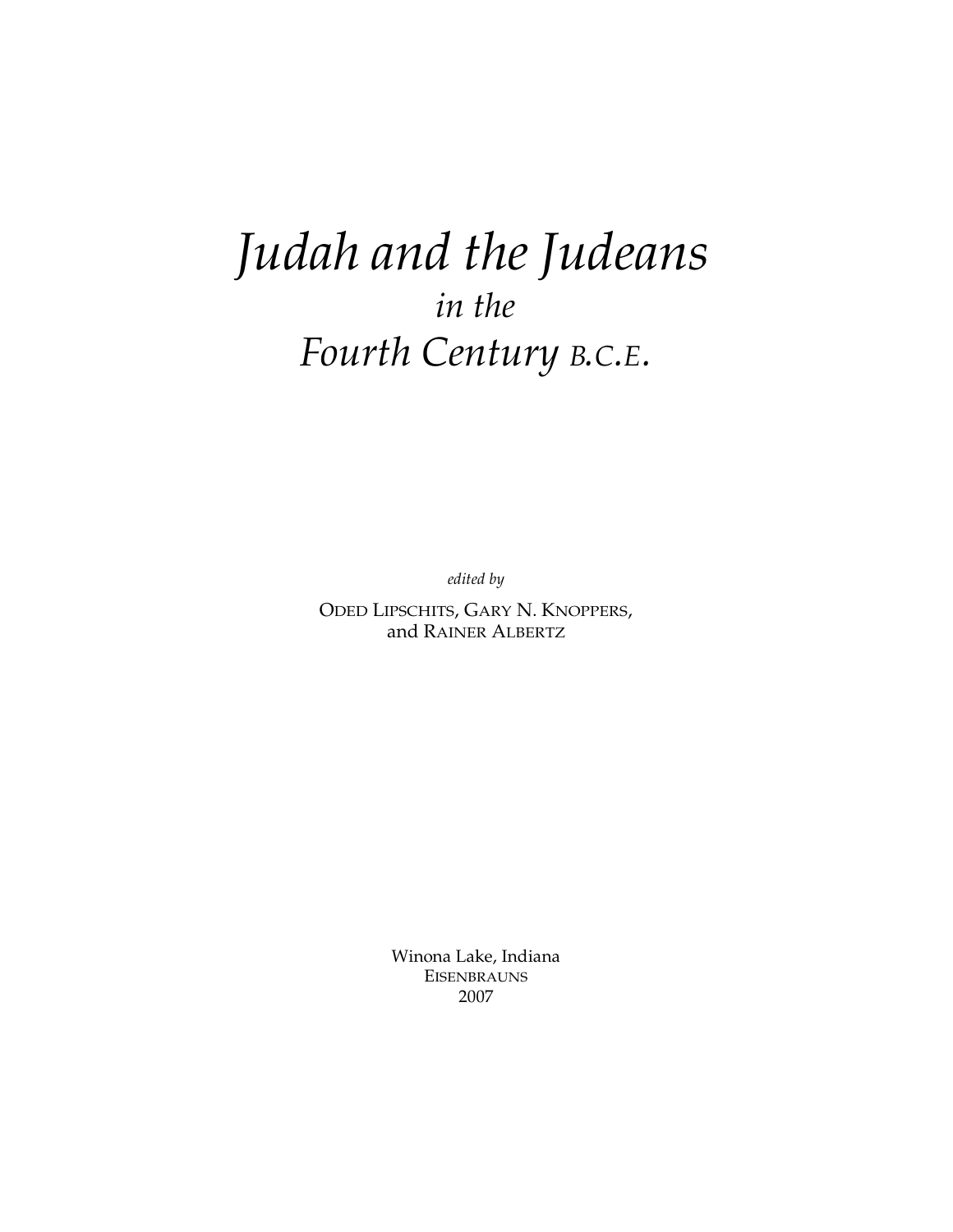ç Copyright 2007 by Eisenbrauns. All rights reserved. Printed in the United States of America.

www.eisenbrauns.com

#### **Cataloging in Publication Data**

Judah and the Judeans in the fourth century b.c.e. / edited by Oded Lipschits, Gary N. Knoppers, and Rainer Albertz. p. cm. Includes bibliographical references and indexes. ISBN 978-1-57506-130-6 (hardcover : alk. paper) 1. Judaea (Region)—History—Congresses. 2. Yehud (Persian province)—Congresses. 3. Jews—History—586 B.C.-70 A.D.— Congresses. 4. Judaism—History—Post-exilic period, 586 b.c.–210 A.D.—Congresses. 5. Bible. O.T.—Criticism, interpretation, etc.— Congresses. I. Lipschits, Oded. II. Knoppers, Gary N., 1956– III. Albertz, Rainer, 1943– DS110.J78J82 2007 933—dc22 2007028004

The paper used in this publication meets the minimum requirements of the American National Standard for Information Sciences—Permanence of Paper for Printed Library Materials, ANSI Z39.48-1984.<sup>®™</sup>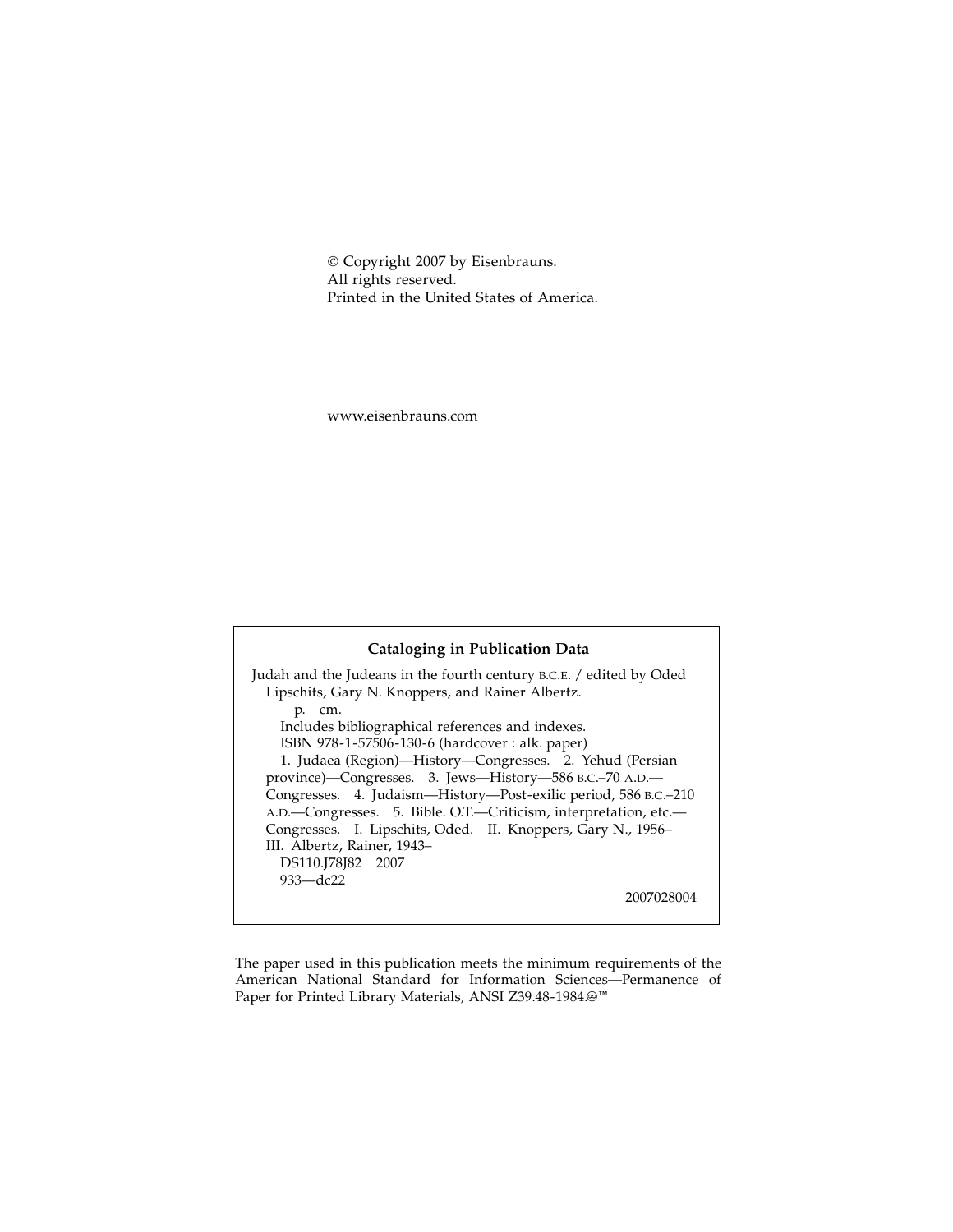

## *Who Knew What? The Construction of the Monarchic Past in Chronicles and Implications for the Intellectual Setting of Chronicles*

Ehud Ben Zvi *University of Alberta*

#### *Introduction*

The starting point of this essay is the portrayal of major characters in Chronicles or a section thereof as people who (a) know a variety of texts, including texts that are explicitly set in a time later than the putative time of the speaker in Chronicles, or (b) exhibit knowledge about future events. These particular attributes of the characters are for the most part conveyed to the intended and primary rereaders of the book through the direct speech of the relevant character and, therefore, cannot be explained away as the interpretive comments of a narrator whose perspective stretches to centuries after the narrated events. Moreover, these crucial utterances by the speakers tend to appear in unexpected contexts in the narrative of the book. Thus the tension between the contents of the utterances and the explicit narrative setting in the book serves to draw special attention to the utterances and their meanings. This tension suggests to the intended readers that something of importance that is far beyond the basic narrative thrust of the book is being communicated through these utterances. Two main examples will be discussed below and their implications elaborated.

#### *The Case of David*

The intended and primary readers of the book are informed that David's fame spread into all lands and that Yhwh brought the fear of him on all nations (1 Chr 14:17). They also learn that David's kingship was exalted for the sake of his people (1 Chr 14:2). Against this background, they vicariously learn and vicariously experienced through their reading a central point in their story about themselves. David has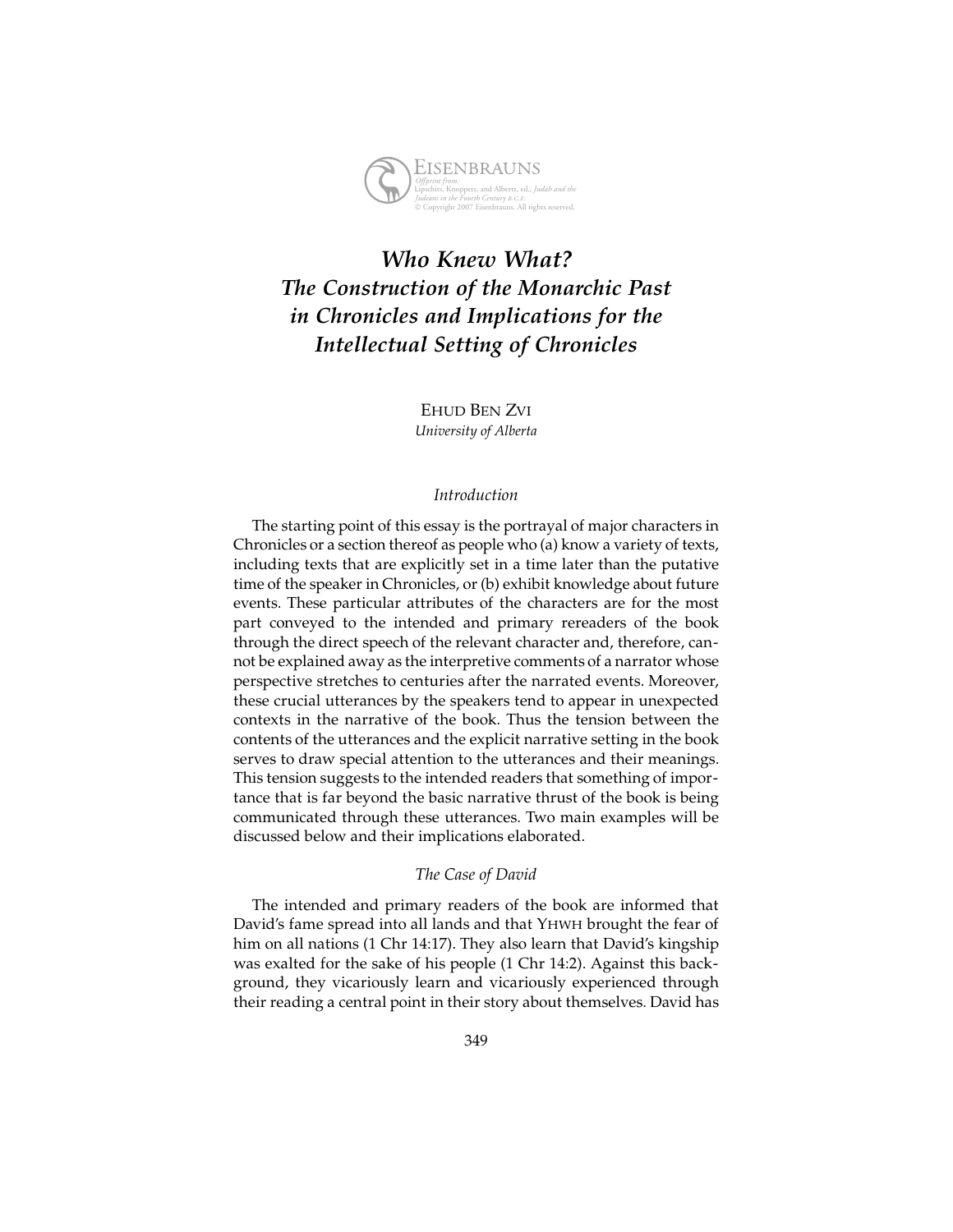just brought the ark inside the tent he has pitched for it, offered burnt and peace offerings in the midst of a great celebration (1 Chr 16:1–3), and organized the service of the ark (1 Chr 16:4–7). David, through Asaph, appropriately sings Yhwh's praises, as the song concludes. Asaph (that is, David)<sup>1</sup> asks or, better, commands the community that (in the world of the book) is participating in the event to implore Yhwh (along with him, of course) with the following words:

הוֹשִׁיעֵנוּ אֱלֹחֵי יִשְׁעֲנוּ וְקַבְּצֵנוּ וְהַצִּילֵנוּ מִן־הַגּוֹיִם

Save us, O God of our salvation, and *gather and rescue us from among the nations*. (1 Chr 16:35)

The intended and primary readers of the book are unlikely to imagine that the implied author and communicator of the book (that is, the Chronicler) is asking them either to (a) imagine David as delusional or (b) to wonder who has been exiled and must be gathered from among the nations at this particular time in the narrative. There has been no reference to any exile of Israel at this time or previously and, even if one were to argue that some people were exiled among the Philistines after the Philistines' victory over Saul—something the text does not claim— David had already defeated the Philistines (1 Chr 14:6–16) within Chronicles' chronology. Instead, it seems highly likely that, from the perspective of the intended and primary readers of Chronicles, David is praying and asking the community of his days to pray for the return of exiles that have not *yet been exiled*. Given the historical circumstances of these readers and their discourses, it also seems highly likely that, from their perspective, this exile would have been associated with (though not necessarily limited to) the Babylonian Exile.

This being so, one has to conclude that these readers most likely imagined David as one who knew the future (even the far future, like Moses; see Deut 4:25–28, 31:16–18). Significantly, the reference to the future Exile is not advanced by David as new knowledge or as knowl-

<sup>1.</sup> The words are uttered by Asaph, the Levite. The context and David's central role in arranging the entire service make it abundantly clear to the intended, primary readers of the book that the main person to be associated with the song is not Asaph but David. (Significantly, none of the psalms included or alluded to in this song [see below] are characterized as "Psalms/Songs of Asaph" in the book of Psalms). As is well known, the term *discourse* can carry many different meanings. Without entering into the contested field of defining this concept, in this essay I do not use *discourse* in the sense of conversation, discussion, or the like but in the general sense of a system or cluster of interrelated ideas, ways of thinking, images, linguistic, or extralinguistic expressions that govern the ways in which particular sets of issues may (or may not) be thought, imagined, stated, or generally dealt with in some social group.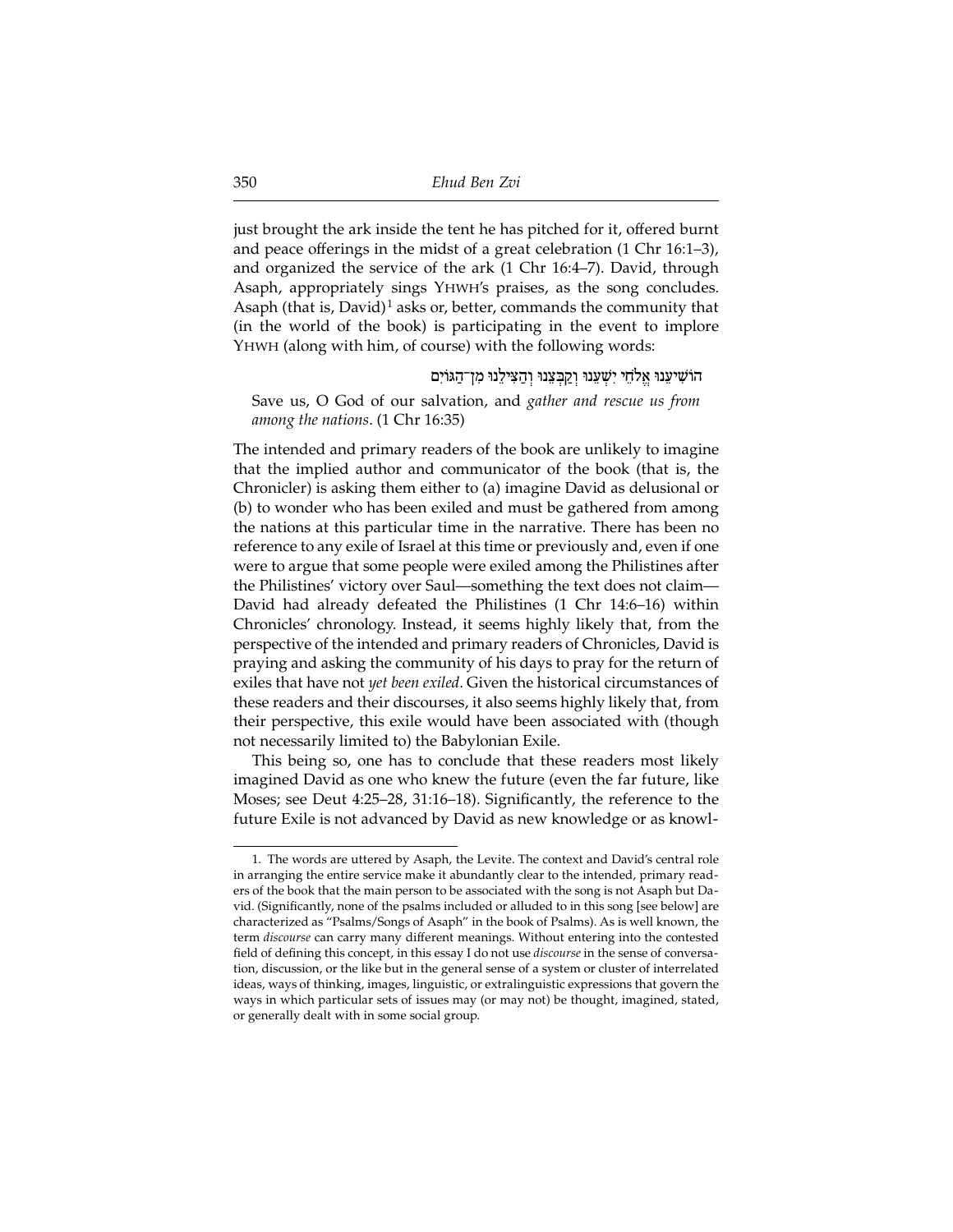edge that is not widely shared by the community or that needs to be repeated as a warning<sup>2</sup> or as a contingent future development (cf. 1 Kgs 8:46–50, 2 Chr 6:36–40) that requires explanation; it is presented as a matter of fact. It bears noting that David's primary distinction is not so much related to the fact that the text requires the readers to imagine him as a person who knows of a turning point in the future of Israel. In fact, the text suggests that the readers should imagine the entire assembly in the story as knowing this event as well. David's main characterizing stroke at the conclusion of his psalm of thanksgiving is that he brings to the attention of the Israel of his time an awareness of a future exile. Thus, David in this depiction of a crucial, formative, celebratory event (the bringing of the ark) is portrayed as someone who identifies himself with, reflects, and reinforces the identification of the Israel of his time with postmonarchic Israel (notice the "gather and rescue *us*").

Conversely, from the perspective of these readers, the reference allows them to identify with David closely, especially with David's Israel and, accordingly, to participate vicariously and rejoice with the Israelites at the time of bringing the ark. The gap between the Israel for whom Chronicles was composed and the Israel of David's time is thus bridged. The two become closely interrelated, and for this to happen, exiled Israel *must* share some of their discourse and world of knowledge with preexilic Israel. Similarly, a turning point in the establishment of the proper cult becomes linked with both its destruction (the Exile) and the hope for its full restoration in terms of Yhwh's gathering and rescuing Israel from among the nations. This restoration process from the perspective of the intended and primary readers of the book has begun in some way but has not yet been completely fulfilled (2 Chr 36:22–23).3

To be sure, the authors and target readers of Chronicles know very well that the David of 1 Chr 16:8–36 is essentially uttering a slightly modified version of Psalm 96 that is framed by an extensive selection from Psalm 105 (again with slight modifications) and a short concluding selection from Psalm 106.4 Shaping new texts and meanings by

<sup>2.</sup> Contrast with Deut 4:25–28, 31:15–21. The image of a great figure of the past who is informed of the future judgment of Israel is a common *topos* in late Second Temple literature (e.g., 1Q22 [= 1QDM] col. 1; *T. Levi* 14–25; *Jub.* 1:7–14).

<sup>3.</sup> See E. Ben Zvi, *History, Literature and Theology in the Book of Chronicles* (London: Equinox, 2006) chap. 10.

<sup>4.</sup> To be more precise, 1 Chr 16:8–36 is based on Ps 105:1–15, 96:1–13, 106:1 (?), and 106:47–48. Of course, as a literary unit, it conveys a message of its own, which is shaped partly by the "intertextual" references in the repertoire of psalms accepted in the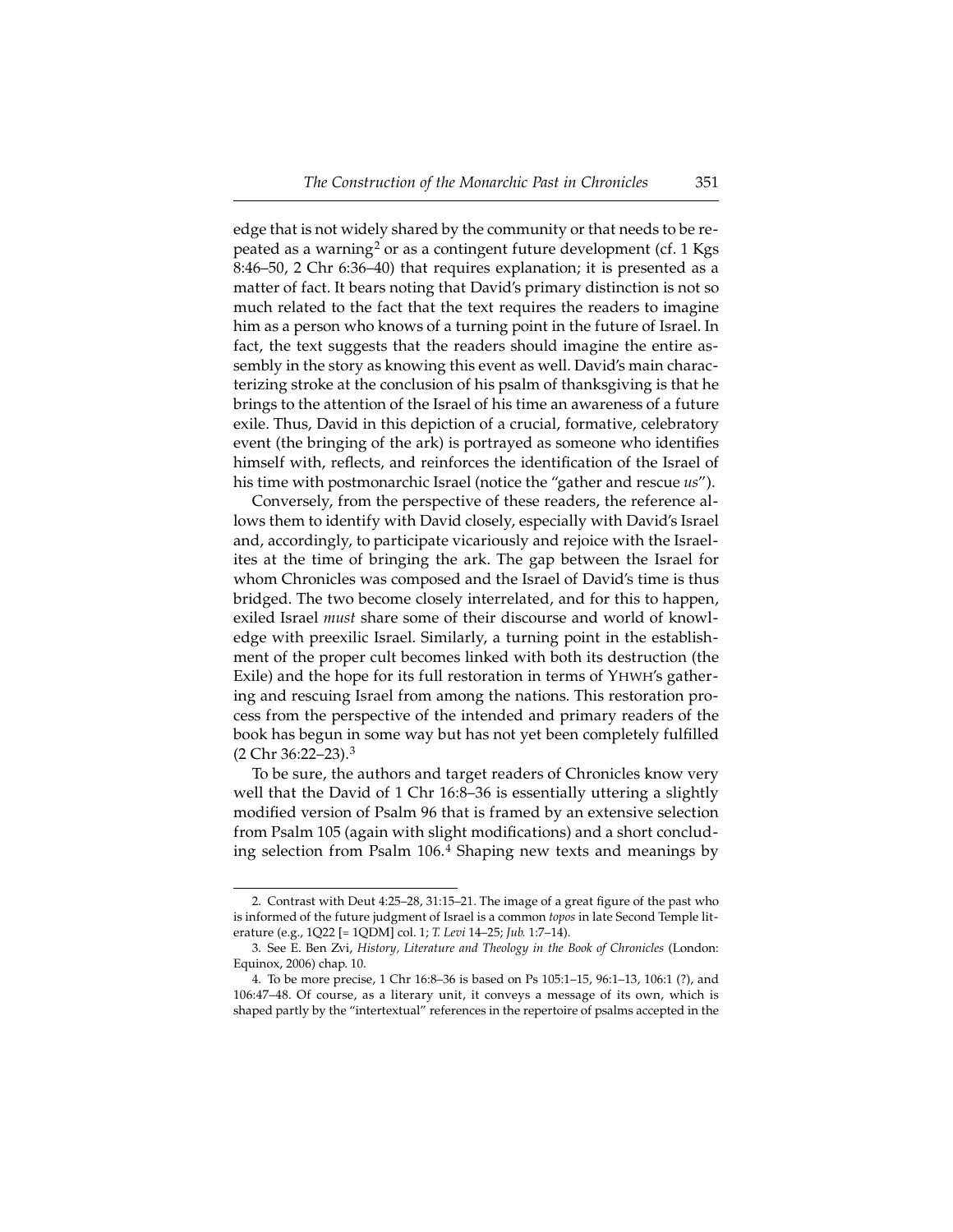citing portions of other texts in the accepted repertoire of the late Persian period is certainly a well-known device among the Yehudite literati—a device that is raised to quasi-burlesque proportions in Jonah 2:3–10. While it is certainly true that, on one level the newly crafted text carries a message of its own and is most often anchored in the surrounding narrative,<sup>5</sup> explicit references to other texts known by the community are also integral to the communication and creation of meaning through the reading and rereading of the new text. In the present case, the key phrase "Save us, O God of our salvation, and *gather and rescue us from among the nations*" points to the text of Ps 106:47. Psalm 106 is a postmonarchic psalm that explains exile, recalls the history of Israel, and provides hope for the future. This psalm was certainly understood by the readers as speaking to the postmonarchic situation, including the situation of the primary readerships of Chronicles. In other words, David is portrayed here not only as aware of and properly responding to the future Exile but as someone whose speech speaks to both (a) the formative circumstances in the world portrayed in the book and present in the social memory of the readers of Chronicles and (b) these readers' own times; and this is accomplished by using the readers' psalms.<sup>6</sup>

Keeping this in mind, we should note that the intended and primary readerships of Chronicles (and the implied author they construed) are also asked to imagine David as choosing to cite a slightly modified version of Psalm 96 on the very same occasion. Although less obvious than Psalm 106, Psalm 96 was most likely understood by these readers as speaking to their postmonarchic situation.<sup>7</sup> In fact, unlike the MT, the LXX attests a tradition of interpretation that associates

discourse of the readership of Chronicles. See G. N. Knoppers, *1 Chronicles 10–29* (AB 12A; New York: Doubleday, 2004) 644–61.

<sup>5.</sup> See, for instance, A. E. Hill, "Patchwork Poetry or Reasoned Verse? Connective Structure in 1 Chronicles XVI," *VT* 33 (1983) 97–100; T. C. Eskenazi, "A Literary Approach to the Chronicler's Ark Narrative in I Chronicles 13–16," in *Fortunate the Eyes That See: Essays in Honor of David Noel Freedman in Celebration of His Seventieth Birthday* (ed. A. B. Beck; Grand Rapids, MI: Eerdmans, 1995) 258–74; H. N. Wallace, "What Chronicles Has to Say about Psalms," in *The Chronicler as Author: Studies in Text and Texture* (ed. M. P. Graham and S. L. McKenzie; JSOTSup 263; Sheffield: Sheffield Academic Press, 1999) 267–91. Incidentally, the same holds true even when the text exhibits some hyperbole in the use of citations for rhetorical purposes (see Jonah 2:3–10).

<sup>6.</sup> Cf. T. C. Butler, "A Forgotten Passage from a Forgotten Era (1 Chr. XVI 8–36)," *VT* 28 (1978) 142–50.

<sup>7.</sup> On Psalm 96, see E. S. Gerstenberger, *Psalms, Part 2 and Lamentations* (FOTL 15; Grand Rapids, MI: Eerdmans, 2001) 187–91.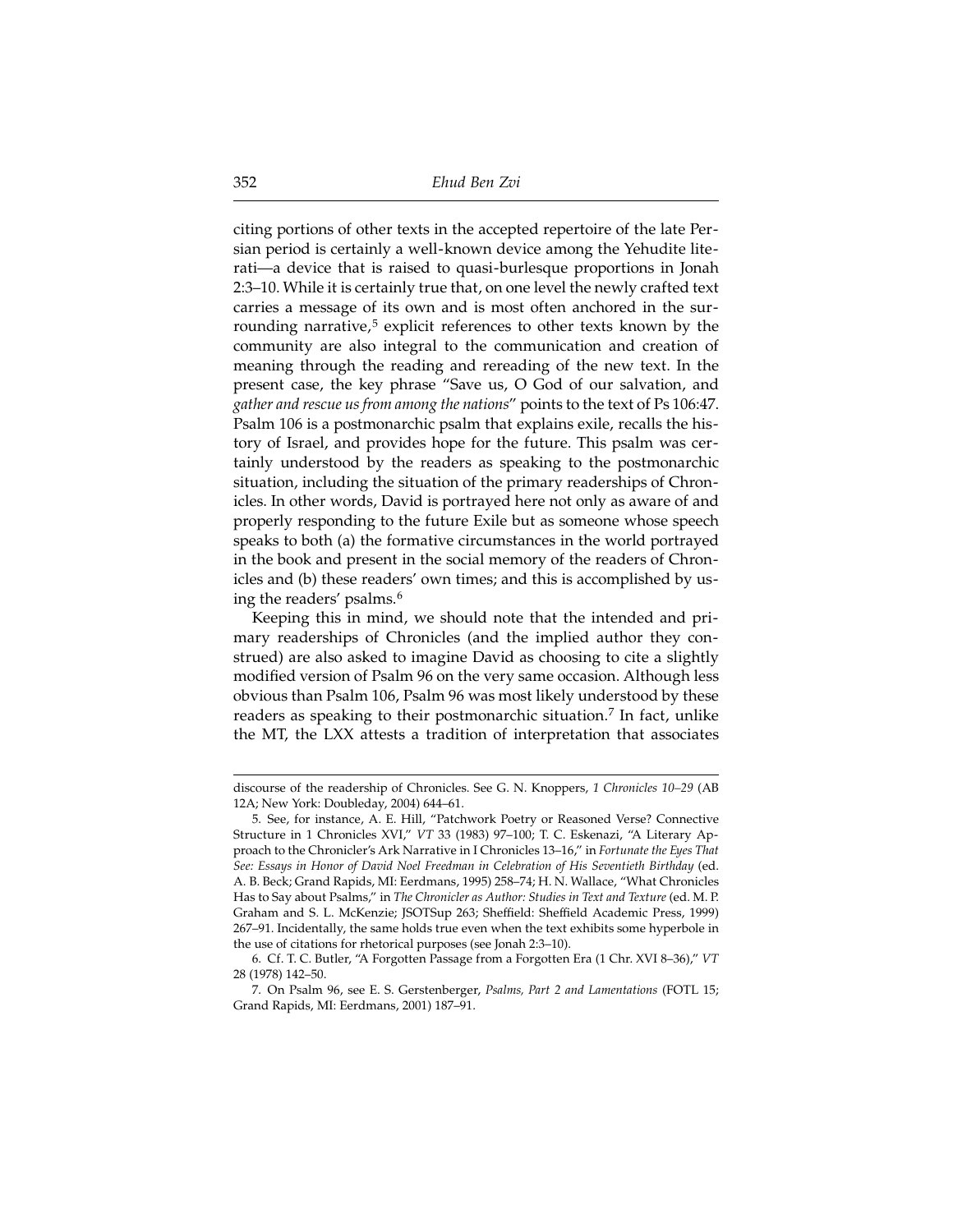Psalm 96 *both* with the rebuilding of the temple after the Exile and with David.<sup>8</sup> Although it is impossible to know whether this tradition goes back to the time of the primary readerships of Chronicles or whether it is a tradition that derives from Chronicles, $9$  it proves that ancient communities of readers could and did understand not only the text of Ps 106:47–48 (as demonstrated above) but also the idea that Psalm 96 pertained to both David and the Second Temple period.

It is exactly this fluidity of meanings that allows the target readership to engage deeply with the text and to negotiate their identity through the intertwining of the converging and mutually identifying tendencies communicated by the text without negating the differences between them, their leaders, and their circumstances on the one hand; and David, his people, and the circumstances around the transporting of the ark on the other hand. In fact, it was this fluidity of meanings that made the text powerful for the mentioned readerships.<sup>10</sup>

A related ambiguity enhances further the fluidity of these (complementary) meanings conveyed by the text. The target readerships could have imagined that David knew, cited, and slightly rephrased Psalm 96 and the portions of the other psalms (e.g., Ps 106:47–48), but if they read Chronicles with the grain rather than against the grain, they could have also imagined that the authors of the relevant psalms were aware of David's utterances. In either case, a sense of association between the authorship of the relevant Psalms and David would have been affirmed.

Significantly, not only associations but also differences are conveyed and stressed, because the minor differences between the words of David in 1 Chr 16:8–36 and the relevant texts in the Psalms suggest an authorship and readership mindful of differences. Certainly some of the variants are grounded in the different settings of the relevant texts. For

<sup>8.</sup> The superscription to the psalm in the LXX reads: "When the house was being rebuilt after the captivity. An Ode. Pertaining to Dauid." See A. Pietersma, *The Psalms* (NETS; New York: Oxford Univ. Press, 2000) 95.

<sup>9.</sup> The tradition is to be differentiated from the actual writing of the superscription itself, which is a different issue—an issue that also defies precise dating.

<sup>10.</sup> G. Knoppers (*1 Chronicles 10–29*, 648) writes, "if the superscription had been part of the Chronicler's source, it is unlikely that he would have quoted this psalm in the context of the presentation of David's life." Setting aside the fact that I prefer to talk about the implied author of Chronicles as understood by its intended and primary readerships than about the actual author/s of the book, I disagree with this statement. These readerships had to construe the authorial voice of the book as a voice that has no problem with portraying characters as being aware of later events and texts, and in fact, uses double understandings (such as in this case) to advance rhetorical and ideological aims.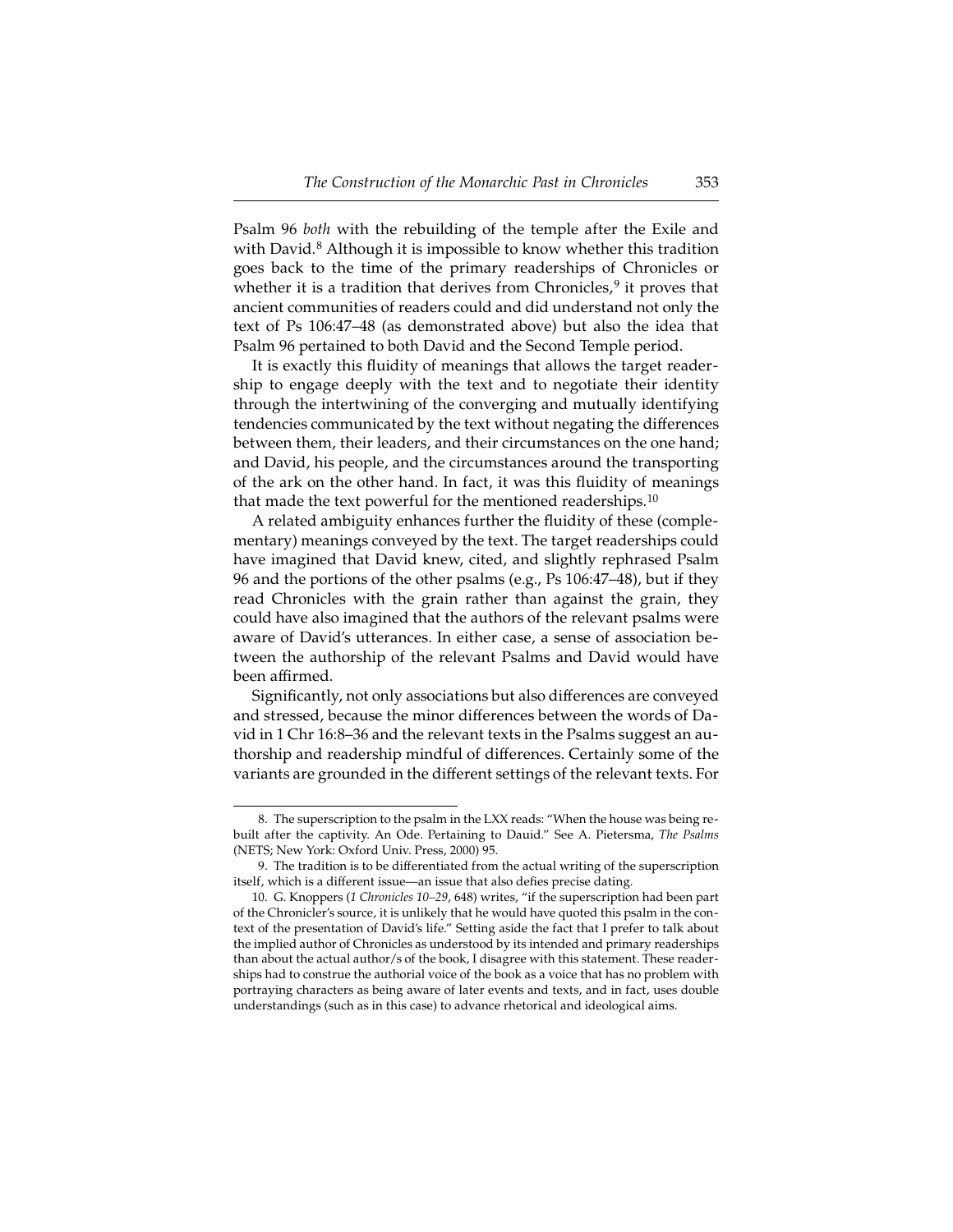instance, whereas Ps 96:6 reads במקומו, David says במקומו 16:27. After all, there was not temple at the time of David's utterances. Similarly, the absence of the long history of sin in Psalm 106 may be understood as reflecting a different rhetorical setting for David's words. It is precisely against this affirmation of difference between (a) the communities explicitly addressed in these psalms and the related literati for whom Chronicles was composed and (b) the people addressed by David when he brought the ark both in the world of the book and the social memory of the literati that the rhetorical power of "Save us, O God of our salvation, and *gather and rescue us from among the nations*" is far more salient, and along with it the mentioned fluidity of meanings that serves the readers to negotiate their identities in terms of convergence and divergence from David's Israel at its time of glory, of likeness and of lack thereof.

### *The Case of Azariah, the Son of Oded, and of References to Prophetic Literature*

More than 70 years ago, von Rad published his famous essay on the Levitical sermon in Chronicles.<sup>11</sup> One of the things he discussed there was the references to prophetic books in Chronicles. About 30 years ago, Japhet wrote that "the many verses of classical prophecy quoted by the Chronicler particularly in his speeches prove his familiarity with this corpus." She referred to von Rad's essay and considered 2 Chr 16:9 (cf. Zech 4:10), 15:6 (cf. Zech 11:6), 15:7 (cf. Jer 31:16), and 20:20 (cf. Isa 7:9) to be "the most obvious" examples.12 This trend has been noticed and discussed by more-recent scholars as well.<sup>13</sup> Although at times the obvious "anachronistic" character of these quotations is mentioned,<sup>14</sup> the focus of these studies has not been on the effect that these quotations have on the characterization of the relevant speakers or by implication the effect they have on the constructions of the past that

<sup>11.</sup> G. von Rad, "The Levitical Sermon in *I and II Chronicles*," *The Problem of the Hexateuch and Other Essays* (London: SCM, 1984) 267–80 (first published in German as "Die levitische Predigt in den Büchern der Chronik," in *Festschrift für Otto Procksch* [Leipzig, 1934] 113–24).

<sup>12.</sup> S. Japhet, *The Ideology of the Book of Chronicles and Its Place in Biblical Thought* (2nd ed.; BEATAJ 9; Frankfurt am Main: Peter Lang, 1997) 183.

<sup>13.</sup> See particularly P. Beentjes, "Prophets in the Book of Chronicles," in *The Elusive Prophet: The Prophet as a Historical Person, Literary Character and Anonymous Artist* (ed. J. C. de Moor; OtSt 45; Leiden: Brill, 2001) 45–53; idem, "Tradition and Transformation: Aspects of Innerbiblical Interpretation in 2 Chronicles 20," *Bib* 74 (1993) 258–68.

<sup>14.</sup> So, for example, ibid., 266.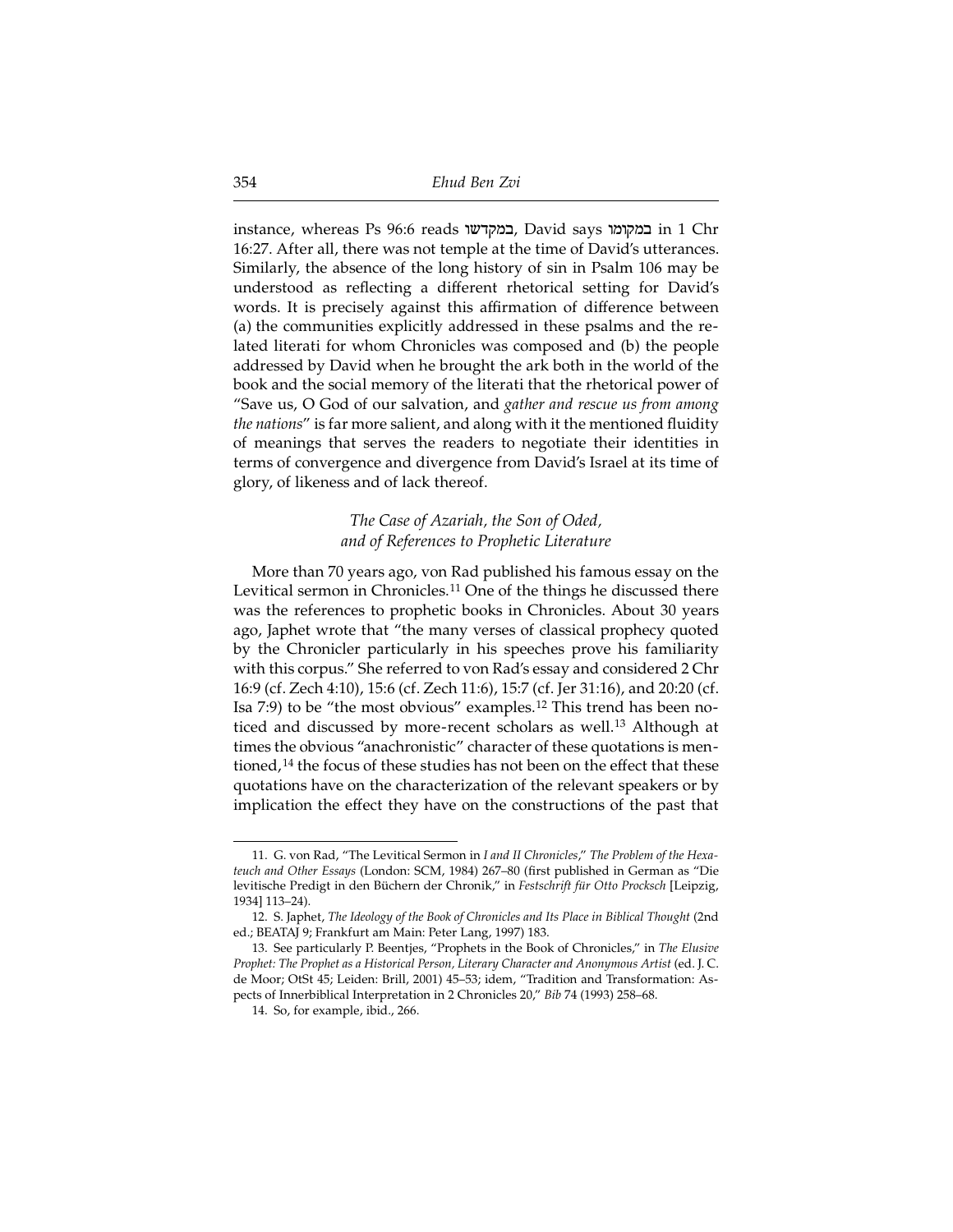confront the intended and primary rereaders of Chronicles and their ideological implications.15

Azariah's speech in 2 Chr 15:3–7 provides an excellent illustration of the possible contributions to be gained by shifting the focus of the inquiry. The speech attracts the attention of the readers by defamiliarizing the expectations created by the narrative. Following Asa's glorious victory over Zerah—which is described in superlative terms in Chronicles—and the celebrated peaceful period that immediately preceded it, the reader does not expect to hear: וַיֲמִים רַבִּים לְיִשְׂרָאֶל לְלֹא אֱלֹהֵי אֱמֶת יִלְלֹא כֹּהֶן מוֹרֵה וּלְלֹא מוֹרַא ('For many days Israel was without the true God and without a teaching priest and without divine teaching', v. 3), or וּבַעְתִּים הַהֶם אֵין שֲלוֹם לַיּוֹצֵא וְלַבֵּא כִּי מְהוּמֹת רַבּוֹת עַל כַּל־יוֹשָׁבֵי הַאֲרַצוֹת) ('In those times, there was no peace for people coming and going, for many disturbances affected all the inhabitants of the lands', v. 5), or יְכַתְּתוּ גוֹי־ הָגוֹי וִעִיר בִּעִיר כִּי־אֱלֹהִים הֲמָמָם בִּכָל־צָרָה ('Nation crushed nation and city crushed city, for God caused confusion among them by every kind of distress', v. 6).<sup>16</sup> To be sure, v. 7, וְאֵתֵּם תְּזִקְוּ יְאֲלֹ־יִרְפּוּ יְדֵיכֶם כִּי יֵשׁ שָׂכָר לִפְעָלַתְכֶם ('But as for you, be strong and do not let your hands be weak, for there is reward for your work'), serves to attenuate the discrepancy between the wording of the speech up to this point and the circumstances in which it is uttered, but by doing so v. 7 confirms the odd contextual situation in which the words are set to begin with and further draws the attention of the intended and primary readers to the message/s conveyed by the speech of Azariah, the son of Oded.

The readers for whom this speech was crafted were literati of late Yehud. They would have easily recognized another "odd," salient feature of this speech. The words set in the mouth of Azariah strongly echoed prophetic texts set in periods later than Azariah and Asa. For  $\;$ instance, v. 3 $(\ldots$ אלא $\ldots$ ללא $\ldots$ ימים ובים ('מים כתום ) contains an echo of Hos 3:4 (. . . . אין . . . אין wy); v. 5 (אֵין שֲלוֹם לַיּוֹצֵא וְלַבַּא) contains an echo of both Zech 8:10 (וַלְיֹוֹצֵא וְלַבֵּא אֵין־שַׁלוֹם) and Amos 3:9 (the only two instances of מְהוּמֹת רַבּוֹת in the Hebrew Bible; compare with Zech 14:13);

16. The text may have also connoted a sense of "nation will crush nation and city will crush city, for God caused confusion among them by every kind of distress." See below.

<sup>15.</sup> Lack of interest in these matters is partially due to a common tendency to focus on the world view, world of knowledge, and literary techniques of the proposed *actual* author or authors of the book. This tendency has contributed to a better understanding of the social and intellectual history in late-Persian Yehud. But, as this essay shows, a complementary approach that focuses on the ideological worlds implied, created, reinforced, and communicated through the social process of reading and rereading Chronicles by the literati for whom it was primarily intended sheds additional important, unique light on the social and intellectual history of late-Persian Yehud.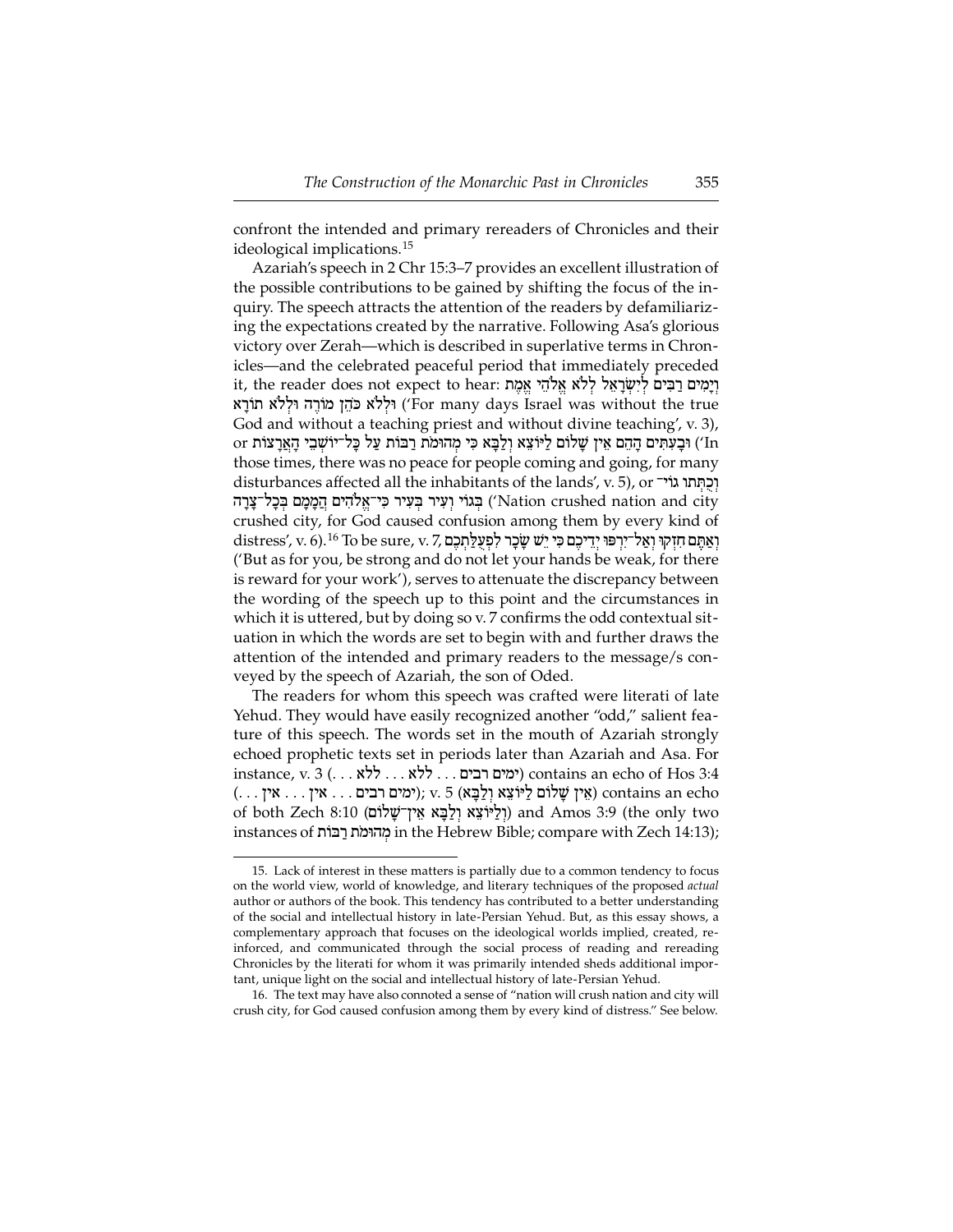v. 7 (אֱל־יִרְפּוּ יָדֵיכֶם) contains an echo of Zeph 3:16 (אֲל־יִרְפּוּ יָדֵיכֶם) and of Jer 31:16 (compare כִּי יֵשׁ שָׂכָר לְפִעָּלַתְכֶם in Chronicles with יִ ËtEL:[Up}lI in Jeremiah);17 to which one may add (with Japhet) a close textual tie between v. 4 and Hos 5:15.18 Although each of these can perhaps be dismissed as a simple coincidence, the cumulative rhetorical power of all these occurrences within the range of a few verses most likely carried considerable significance to the primary and intended readerships of the book.

An illustration of the interpretive influence of this observation is in order. Verse 4 suggests to the intended and primary readers that the negative circumstances portrayed in vv. 3–6 belong to an undefined past. At the same time, the clout of the explicit reference to the past in v. 4 for these readers' understanding of these verses is not negated but rhetorically balanced by the difficulty that they face if they try to associate the text with a particular time in the past.19 To be sure, some aspects of the text may have suggested to the readers that Azariah referred to the period of the Judges (see v. 4) and that this is what the Chronicler wanted to convey. But other aspects (for example, the lack of reference to the period of the Judges in Chronicles) pointed in a different direction. Among these other aspects, the most noticeable is the explicit, repeated use of words that link this text to other texts in the repertoire of the reading communities, as mentioned above. For instance, as these readers ponder about the possible referents in their discourse of the circumstances portrayed in these verses, the seemingly at best connoted reference to the (eschatological?) future created by the reference to Zech 8:10 in v. 5 becomes far more salient. This is because the other references to prophetic books led the readers to assume that the Chronicler at least at one level of meaning asked them to approach the speech of Azariah from an intertextual perspective that by necessity goes beyond the surface meanings carried by the narrative about Asa's days. Significantly, some of the other references to

<sup>17.</sup> On these matters, see Beentjes, "Prophets in the Book of Chronicles," 51–52.

<sup>18.</sup> S. Japhet, *1 & 2 Chronicles* (OTL; Louisville: Westminster John Knox, 1993) 20.

<sup>19.</sup> For instance, should they understand the Chronicler as asking them to skip all the reported periods that precede the utterance (for example, the relevant portion of the reign of Asa, Abijah, and so on) in the story narrated by the Chronicler and recall the background of the period of the Judges, which is not even reported in the book? (See S. S. Tuell, *First and Second Chronicles* [Interpretation; Louisville: Westminster John Knox, 2001] 169–70.) Or should they understand the Chronicler as asking them to associate this particular review of the past with Northern Israel only, even if this is nowhere stated by the Chronicler? (See W. Johnstone, *1 & 2 Chronicles, Vol. 2: 2 Chronicles 10–36: Guilt and Atonement* [JSOTSup 254; Sheffield: Sheffield Academic Press, 1997] 65–66.)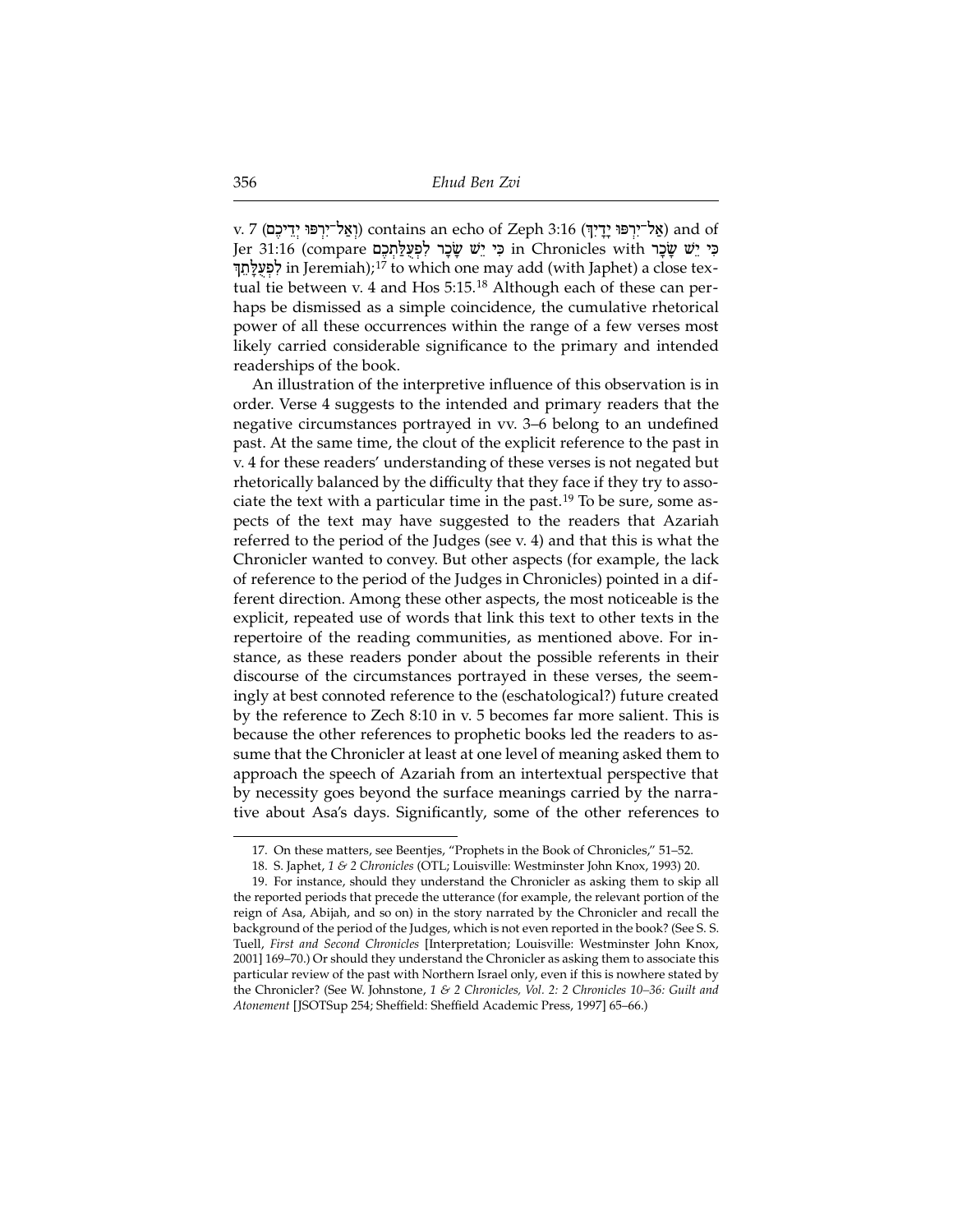prophetic texts also reinforce associations between the circumstances described here and historical contexts in the speaker's future. This is certainly true of the reference to Hos 3:4 in v 3.20

Of course, from the perspective of the intended readership, the intertextuality of the speech of Azariah cuts both ways. References to Hos 3:4 and Zech 8:10 contribute to the readers' association of the circumstances portrayed in the speech with future events; conversely, the speech of Azariah provides an intertextual viewpoint from which the primary readership may reread and reinterpret the meanings conveyed by Hos 3:4. As Seligman already noted, whereas Hosea speaks of king, officers, sacrifice, pillar, ephod, and teraphim, Azariah refers to the true deity, priests who teach, and divine teaching/torah.

The consistent shift from the original singular to plural in v. 7's citations of Zeph 3:16 and Jer 31:16 suggests an interpretive approach to these verses.21 Moreover, the setting described in Zeph 3:16 and Jer 31:6 concerns a great future that will be manifested following the Exile and that in many ways could not have been considered fulfilled in the days of the primary readership of Chronicles. The text thus creates a multiple interpretive, cross-temporal links between the Israel of Asa's days and the future Israel; between the words of Azariah, son of Oded, and the words Yhwh's diverse promises of restoration; between Azariah and the later voice that will be heard according to Zech 3:16; and between the intended and primary readerships that identify with and vicariously experience their own events through their reading as well as the events they are reading about.

As in the previous case of David's psalm, the text of Azariah's speech as experienced and understood through the reading and rereading of the literati for whom the book of Chronicles was composed carries a fluidity of meanings that allows them to engage with it deeply on multiple levels. They also can negotiate their identity through the intertwining of the converging and mutually identifying tendencies communicated by the text without negating the differences between them. After all, they identify on one level with the community addressed by Azariah in the world of the book of Chronicles, and they identify with all the other communities—including those in the future—to which this text clearly alludes and whose images it evokes. At the same time,

<sup>20.</sup> Compare Japhet, *1 & 2 Chronicles*, 719*;* and I. L. Seligman, "The Beginning of Midrash in Chronicles," *Tarbiz* 49 (1979–80) 21 [Hebrew].

<sup>21.</sup> The feminine singular in Zeph 3:15 refers to Jerusalem; the fem. sing. in Jer 31:16 refers to Rachel.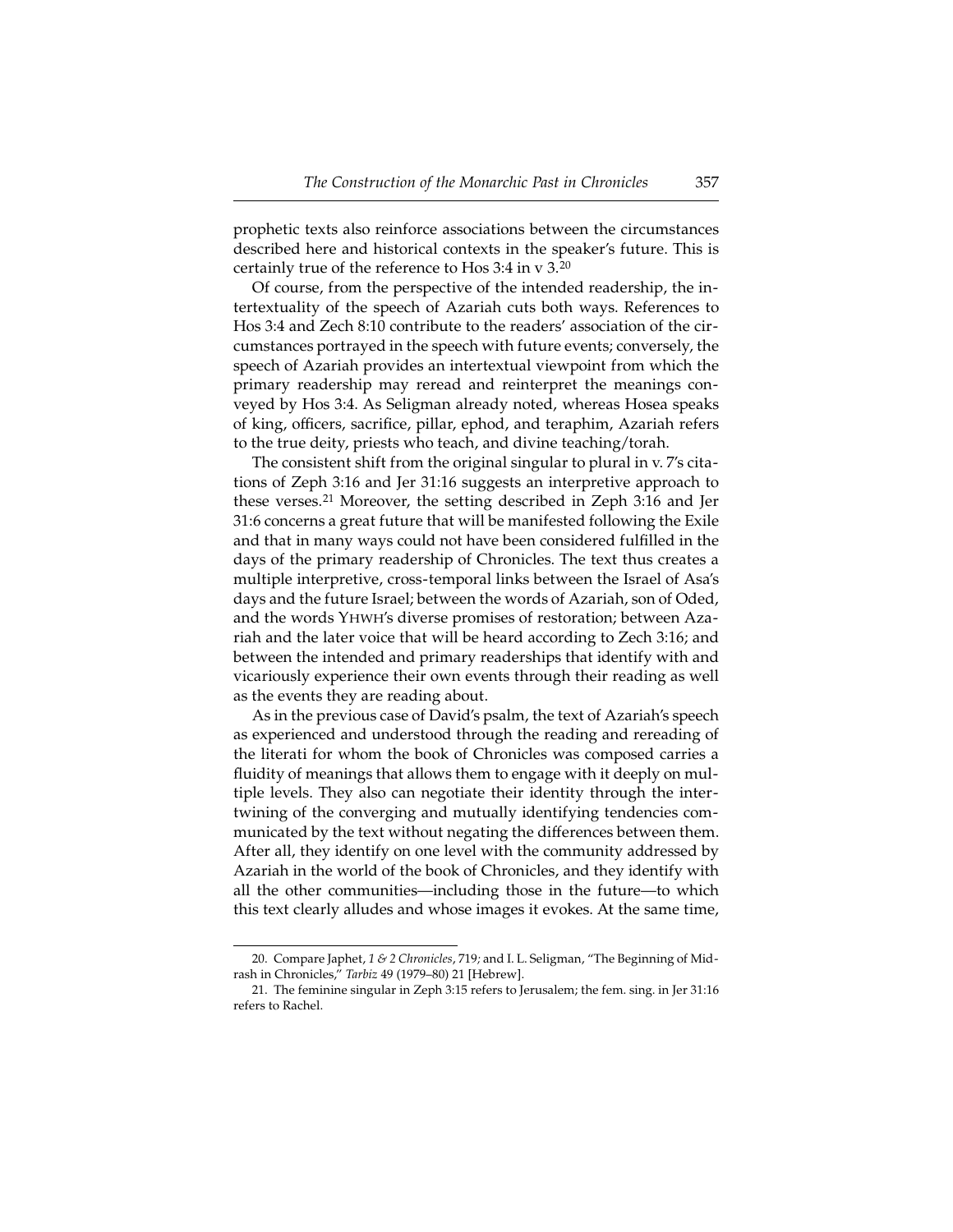they certainly cannot ignore the difference in their location. Of course, for the text to carry all these meanings, Azariah has to be imagined as bearing the voices of multiple texts set later than his putative time. The obvious "chronism" on the narrative level that is implied in any historiographical work is not negated but is, by discursive and ideological necessity, counterbalanced with claims for cross-temporal connections.22 The latter are supported by, and expressed, among others, in terms of worlds of knowledge (including precise wording of texts, awareness of exile, and of what constitutes a proper response to it) that are at times shared by communities and individuals that exist in different eras. This basic conceptual approach allows for cross-temporal identification as well as for intertextuality within a repertoire of works set in or associated with different periods. It also allows the Chronicler to take a stance as an interpreter of previous texts and to advance claims about their meanings. $23$ 

Given the precedent of David, it is reasonable to assume that the primary and intended readerships of Chronicles imagined Azariah as being aware of the texts he was quoting—that is, he was knowingly quoting them.24 If this was the case, then texts that were explicitly associated with later periods (for example, Zechariah, Hosea, Jeremiah, Zephaniah) had to be conceived at some point or on some level as being known to a prophet before they were written. Significantly, this

<sup>22.</sup> I discussed elsewhere the central and ubiquitous role of balancing claims in Chronicles; see *History, Literature and Theology in the Book of Chronicles*, passim.

<sup>23.</sup> See, for instance, G. N. Knoppers, "Hierodules, Priests, or Janitors? The Levites in Chronicles and the History of the Israelite Priesthood," *JBL* 118 (1999) 49–72; E. Ben Zvi, "Revisiting 'Boiling in Fire' in 2 Chr 35:13 and Related Passover Questions: Text, Exegetical Needs and Concerns, and General Implications," *Biblical Interpretation in Judaism and Christianity (*ed. I. Kalimi and P. J. Haas; LHBOTS 439; London: T. & T. Clark, 2006) 238– 50; and idem, *History, Literature and Theology in the Book of Chronicles*, chap. 7.

<sup>24.</sup> It goes without saying that any study of Chronicles' understanding of temporal dimensions and fluctuations in the (proper) knowledge of the divine teaching associated with Moses among Israelites raises a number of issues that are substantially different from the issues involved in the case of Azariah, the son of Oded (for one thing, Moses was set in a time period in the story of Israel that was construed as prior to rather than later than the time of any Israelite speaker in the monarchic period) and therefore are beyond the scope of this essay. These matters must be addressed at length in a separate essay. There is not doubt, however, that Chronicles contains allusions and references to pentateuchal texts and that many of the considerations advanced here about identity, fluidity of meanings, interxtextuality, the late Persian, Yehudite social background of the authorship and primary readership of Chronicles and its/their interpretive approaches are relevant to the study of the world views shaped and reflected by references to pentateuchal texts in Chronicles, from the viewpoint of the latter's intended and primary readerships.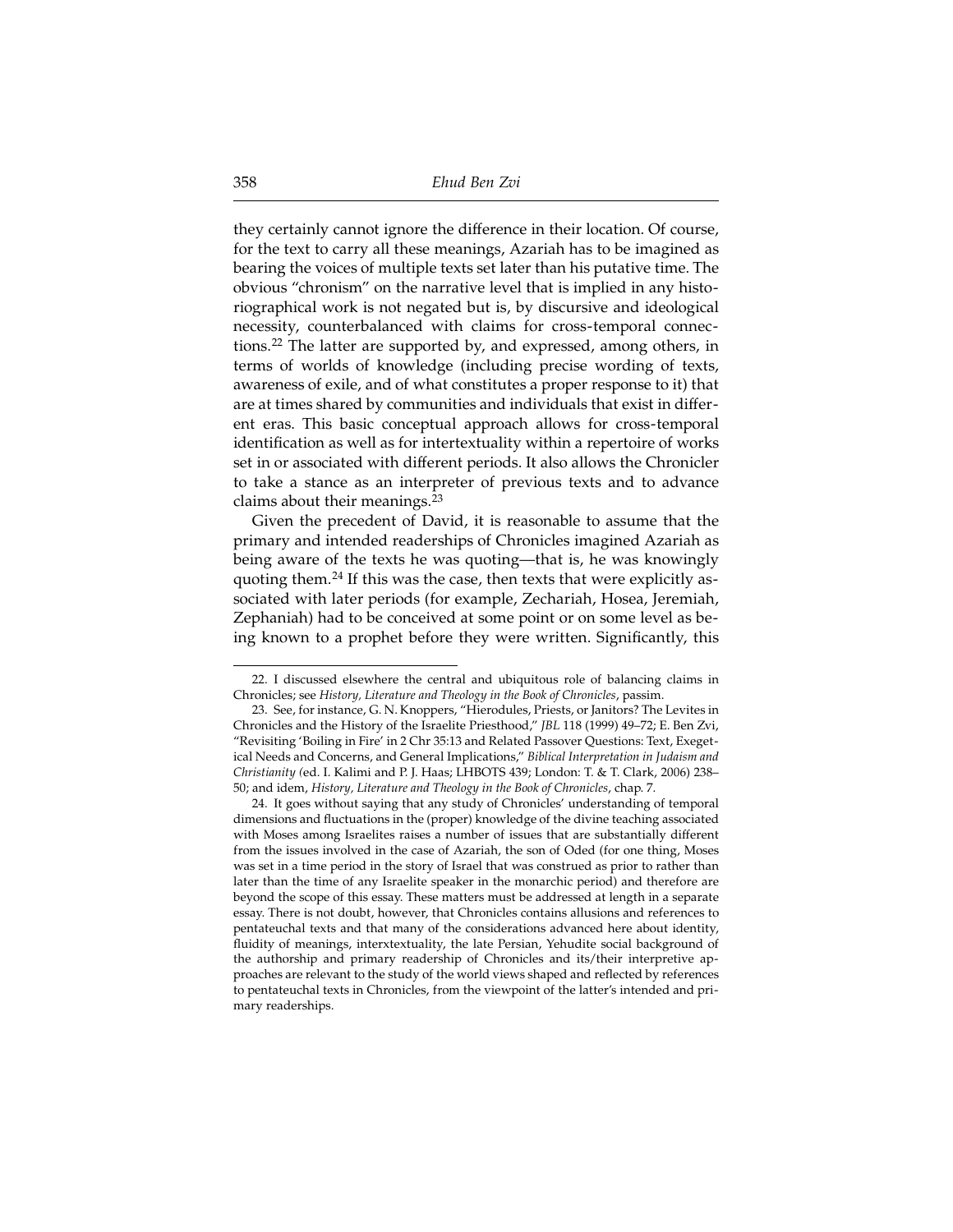line of thought is present in other works within the authoritative repertoire of the Yehudite literati. The most obvious example is Gen 26:5b, which asks the intended and primary readerships of Genesis to associate Abraham with Mosaic Torah (and compare Gen 26:5b with Deut 11:1), even though, obviously, Abraham preceded Moses.<sup>25</sup> The appearance of similar ideological approaches to the construction of the past and to the cross-temporal character of some texts in works other than Chronicles, within the general setting of the Persian period, is only to be expected. Chronicles is simply part and parcel of a range of ideological discourses that informed and shaped the world of the literati of the time.

It is worth noting, however, that if carried to its logical conclusion, this line of thought leads beyond the "moderate" approach mentioned above to the concept of preexisting texts, whether written or unwritten. The latter is actually attested in the literature of the late Second Temple and its aftermath (see *Jubilees* and *2 Bar*. 57:1–2) and may be compared with later concepts of a preexisting Torah, such as the concepts reflected in the beginning of *Genesis Rabbah*.

In any event, the attribution of knowledge of things or utterances that have not yet taken places to pious figures in Israel's past (For example, David and Israel when David transported the ark; the prophet Azariah) shades them with a bit of godly character (cf. Isa 46:10). Certainly, these attributions contribute to the later characterization of David as a prophet.<sup>26</sup>

This said, at least in some of their rereadings of the text, the primary and intended readerships of Chronicles could have also imagined Azariah as being unaware that his speech referred to texts that would later be included in the repertoire of Persian Yehud. If so, within these readings they had to imagine a providential hand guiding Azariah and making him utter the very precise words that would allow and shape the true and full meaning of his speech, as understood by these readerships. This line of thought, if carried to its logical conclusion, leads to

<sup>25.</sup> On this matter, see J. D. Levenson, "The Conversion of Abraham to Judaism, Christianity, and Islam," in *The Idea of Biblical Interpretation: Essays in Honor of James L. Kugel* (ed. H. Najman and J. H. Newman; Leiden: Brill, 2004) 3–40 (esp. pp. 20–21).

<sup>26.</sup> See the well-known case of Acts 2:30–31. Of course, the characterization of David as a prophet did not begin with the book of Acts. See  $11Q5$  (=  $11QPs<sup>a</sup>$ ) col. xxvii line 11. See also Josephus, *Ant*. 6.166 (cf. *Ant*. 8.109). On these matters, see J. A . Fitzmyer, "David, 'Being Therefore a Prophet' (Acts 2:30)," *CBQ* 34 (1972) 332–39; and recently, P. W. Flint, "The Prophet David at Qumran," in *Biblical Interpretation at Qumran* (ed. M. Henze; Grand Rapids, MI: Eerdmans, 2005) 158–67.